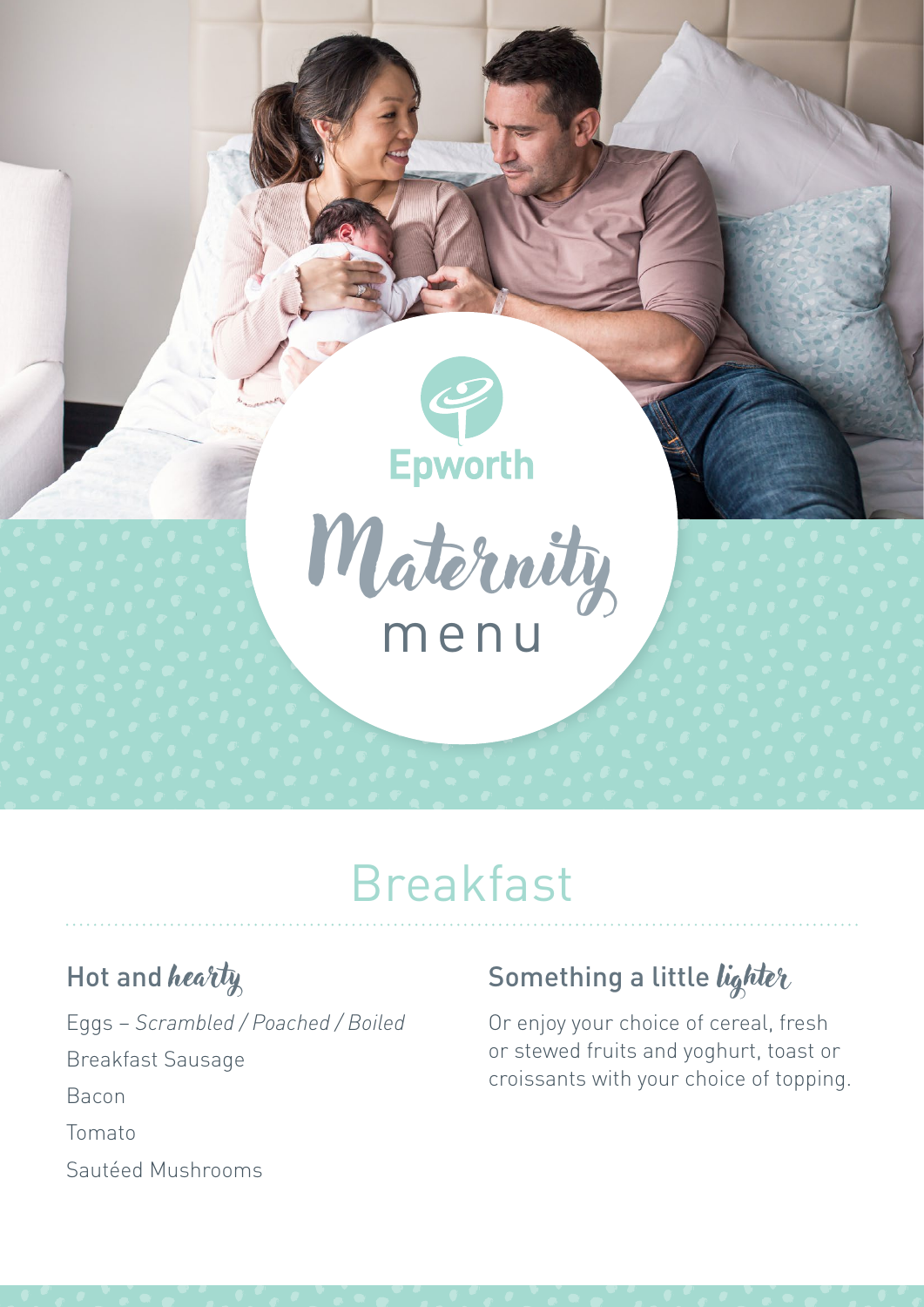# Lunch or dinner

## Entrée

#### Three cheese tart

*A short pastry case filled with a perfectly balanced mix of cheeses, roasted onions and capsicums all topped with punchy basil pesto.*

#### Salt and pepper calamari salad

*Fried calamari served with cherry tomatoes, chorizo, sliced potato and rocket served with aioli and a dusting of parmesan cheese.*

#### Chicken Caesar salad

*Fresh chicken slices nestled among crisp cos lettuce, smoky bacon, crispy croutons and parmesan cheese, served with a perfectly cooked egg.*

#### Yum cha

*A crowd favourite – steamed Asian delicacies. Served with a selection of dipping sauces.*

#### Mushroom and herb risotto

*An assortment of mushrooms and fresh herbs perfectly prepared with a rich, creamy arborio rice and thinly shaved Parmesan.*





### Main *course*

#### Garlic chicken and sweet mash

*A moist, perfectly cooked chicken breast, filled with roasted garlic and parsley butter, served on a bed of spinach and smashed, roasted sweet potato. (GF)*

#### Succulent Asian inspired pork belly

*The head chef's favourite. Tender braised chunks of pork belly, served on a bed of noodles and Asian vegetables. (GF optional)*

#### Char grilled beef

*Tender scotch fillet cooked to perfection, served with tarragon butter and a bowl of roasted rosemary potatoes. (GF)*

#### Moroccan Spiced Lamb

*Tender lamb rump with a Moroccan spice crust, served with a Middle Eastern chickpea salad and a dollop of natural yoghurt. (GF)*

#### Fish of the day

*We also have a range of lighter options including omelettes and soup.*